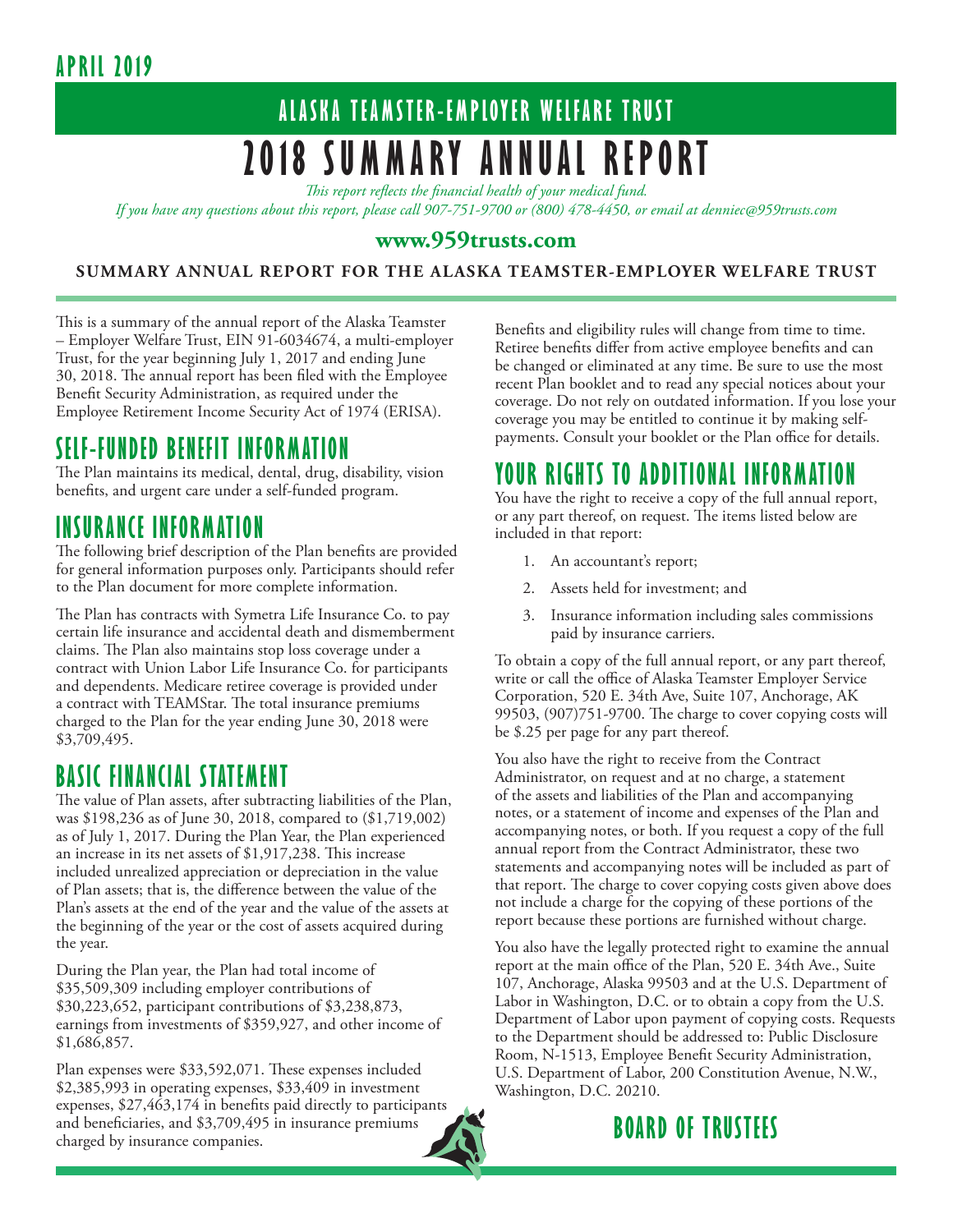# **SUMMARY OF MATERIAL MODIFICATION** SUMMARY OF PLAN CHANGES EFFECTIVE JANUARY 1, 2019

**Please read this important notice summarizing changes to your Health Plan.**

## **SECTION 5.19 – HEALTHREACH DISEASE MANAGEMENT PROGRAMS**

The Plan has partnered with HealthCare Strategies, Inc. (HCS) to provide their HealthReach program. HCS has developed a unique and comprehensive approach to disease management. HealthReach provides ongoing education, support, and mentoring to employees and their covered dependents that live with challenging medical conditions, like diabetes, heart disease, cancer, and others.

**HealthReach Coaching:** If you are selected to participate in the coaching program, a registered Nurse Care Manager will contact you by phone and mail to provide assistance with possible gaps in care, managing current health conditions, and support to reach personal goals. Your HealthReach Care Manager will provide you with confidential and personalized information to help you understand your options, work collaboratively with your doctors, and improve the care you receive.

Pharmacy Review: HCS will identify members who have medicines that are potentially duplicative – or might be harmful when taken together with other prescriptions. Your primary care physician will then be notified to help improve coordination of care among all doctors prescribing your medications.

**Additional Charges for Not Participating in Disease** 

**Management:** Plan members and spouses who are identified for HealthReach Coaching and choose not to participate will be subject to a penalty, reducing the amount of Plan benefits

payable. Eligible individuals who, as certified by the disease management/chronic condition management vendor, choose not to participate in the Plan's disease management program will have future medical claims (excluding preventive services required to be paid at 100%) penalized at a 10% reduction in the maximum percentage payable by the Plan. (For example, a charge normally paid 80% by the Plan will be paid 70% by the Plan; a charge normally paid 60% by the Plan will be paid at 50%; etc.) Any 10% reduction applied to you or your spouse applicable under this section **will apply** to your and your family's out-of-pocket maximum limits. The 10% penalty will be ceased beginning with the first of the month following the time that the individual begins actively participating in the disease management program, as certified by the disease management vendor, and if the individual has established compliance with the disease management program later in the same Plan Year that penalties were assessed, penalties for that Plan Year will also be refunded.

In no event will the 10% reduction applied in any Plan Year total more for any individual than 30% of the cost of employee-only coverage for that Plan Year.

If an individual provides (or his or her physician provides) a written statement to the Plan or HCS demonstrating that it is medically inadvisable or unreasonably difficult for that person to participate in the HealthReach Coaching program, the Plan will waive the 10% penalty for that Plan Year and prospectively.

Please note all communications between members and HealthReach remain **completely private and confidential**.

### **the**

### **PACIFIC HEALTH COALITION**  (www.phcoalition.org)

The Alaska Teamster-Employer Welfare Trust is a member plan with the Pacific Health Coalition (PHC), known as the "Coalition" of union member plans. The PHC has direct contracts with many providers and facilities in Alaska of which the Alaska Teamster-Employer Welfare Trust participates in. Many of our members in Anchorage and Fairbanks are familiar with the Coalition Health Center, but did you know there are other coalition providers?

### **Coalition Direct Provider Contracts:**

- **Ascension Physical Therapy**
- **Chugach Physical Therapy**
- **Alaska Hand Rehab**
- **New Frontier Anesthesia**
- **Alaska Center for Ear, Nose & Throat (ACENT)**
- **Surgery Center of Anchorage**
- **Alaska Regional Hospital**
- **Mat-Su Regional Medical Center**
- **Pathology Associates**
- **Guardian Flight, Inc.**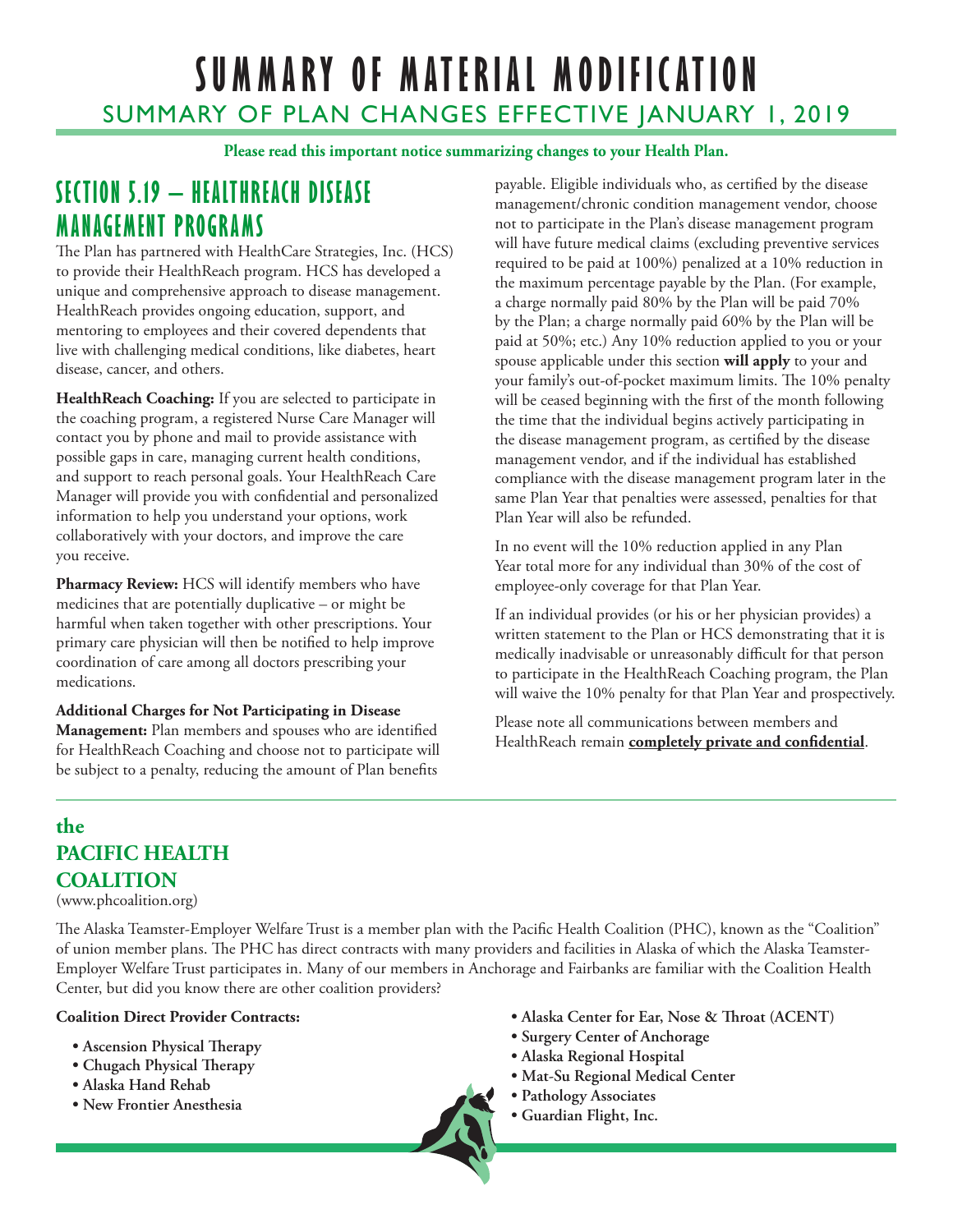While some providers listed above may also be Aetna Preferred Providers, the coalition contracts are negotiated to provide greater discounts to members and their eligible dependents.

**• Coalition Health Center Hours:** 

| Monday through Friday                                                                        | Saturday                                 |
|----------------------------------------------------------------------------------------------|------------------------------------------|
| 7:30 a.m. $-6:30$ p.m. By Appointment                                                        | 8:00 a.m. $-$ 2:00 p.m. Appointment Only |
| 8:30 a.m. – 4:30 p.m. Acute/Unexpected Needs Only Same Day Appointment based on availability |                                          |

#### **• Coalition Health Center Locations:**

- **Anchorage:** 2741 Debarr Road, Suite C210 (Alaska Regional Hospital Campus, Building C) (907) 264-1370
- **Fairbanks:** 575 Riverstone Way, Unit 1 (Ridgeview Business Park) (907) 450-3300

#### **Not using your Teladoc membership?**

#### *Here are 8 reasons why you should*

Did you know that your Teladoc<sup>'</sup> membership provides 24/7 access to **a doctor by web, phone or mobile app**? If you haven't used your Teladoc membership yet, here are eight reasons why you should:

**Reason 1:** Teladoc provides 24/7 access to convenient, confidential and affordable healthcare.

- **Reason 2:** You can speak with a licensed doctor about non-emergency health issues anywhere you are at home, at work, or on vacation.
- **Reason 3:** Talk to a board-certified doctor in minutes whenever you need care.
- **Reason 4:** Teladoc doctors can diagnose and treat cold and flu symptoms, allergies, upper respiratory infections, skin problems and more.
- **Reason 5:** Teladoc doctors can send a prescription to your local pharmacy, when medically necessary.
- **Reason 6:** Your dependents are eligible for Teladoc services, including adult children up to age 26.
- **Reason 7:** You can connect with an experienced doctor by phone, web, or mobile app.

**Reason 8: You pay \$0.00. There is no cost sharing when you use Teladoc.** 

### **COMMON ISSUES TELADOC DOCTORS TREAT INCLUDE:**

- **Respiratory Infection**
- **Allergies**
- **Bronchitis**
- **Cold and Flu Symptoms**
- **Skin Problems**
- **Sinus Problems**
- **And More**!

It's quick and easy to register your Teladoc account. If you have any questions about your Teladoc membership, please contact the Trust office at 907-751-9700 or register at www.teladoc.com.